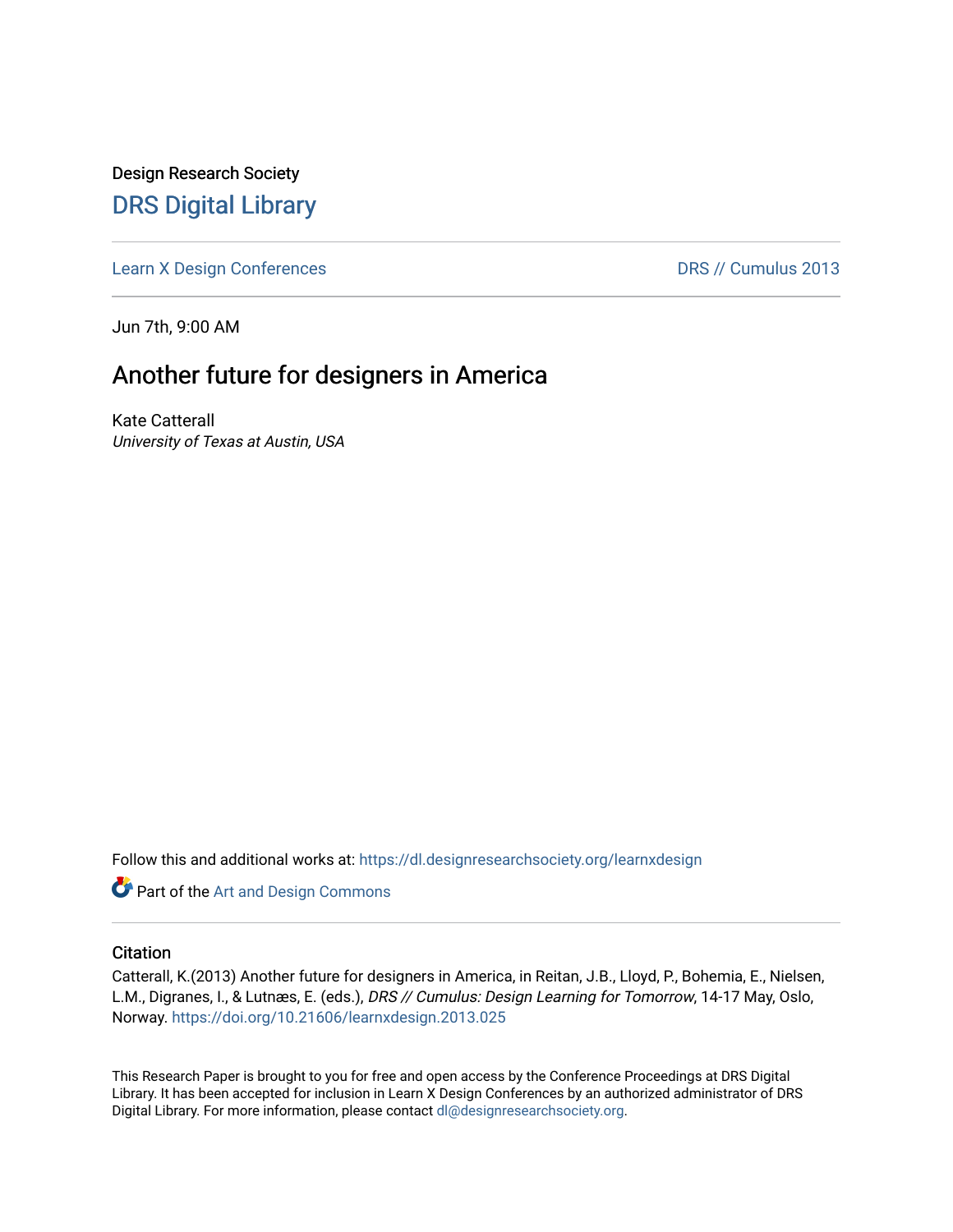DRS // CUMULUS 2013 2nd International Conference for Design Education Researchers Oslo, 14–17 May 2013



## **Another future for designers in America**

Kate CATTERALL<sup>\*</sup>

 $\overline{a}$ 

*Abstract: The rationale behind mass-industrialization, now normalized, is embodied uncritically in the practice of many new designers. What if the industrial past could be explored and experienced as a foreign territory, providing a vantage point from which to critically evaluate contemporary design practices and define new paths? Young American designers are searching for alternate roles, and ways to design and live. Many experiment with models from elsewhere, places where new futures are growing from useful pre-industrial remnants. America, a country synonymous with industrialization, has no such resources upon which to build new practices, and slowing while creating value through quality is pitted against the dominant ideology of democratic capitalism and a national mythology that conflates freedom and prosperity, with ownership and abundance. Students who lack understanding – critical or otherwise – of mass-production, its precedents or antecedents, learn first-hand the values of making one and making one million by producing spheres through whittling, turning, casting, and using software defaults to send the perfect sphere off for automated reproduction, ad infinitum. This exercise develops in the manufacturer (student) a nuanced understanding of worth and consequential value, and creates receptivity, otherwise absent, for identifying and testing new patterns of behaviour.* 

*Keywords: Sustainability, reconfiguring values, design education* 

<sup>\*</sup> Corresponding author: University of Texas at Austin| USA | e-mail: katecat@utexas.edu

Copyright © 2013. Copyright in each paper on this conference proceedings is the property of the author(s). Permission is granted to reproduce copies of these works for purposes relevant to the above conference, provided that the author(s), source and copyright notice are included on each copy. For other uses, including extended quotation, please contact the author(s).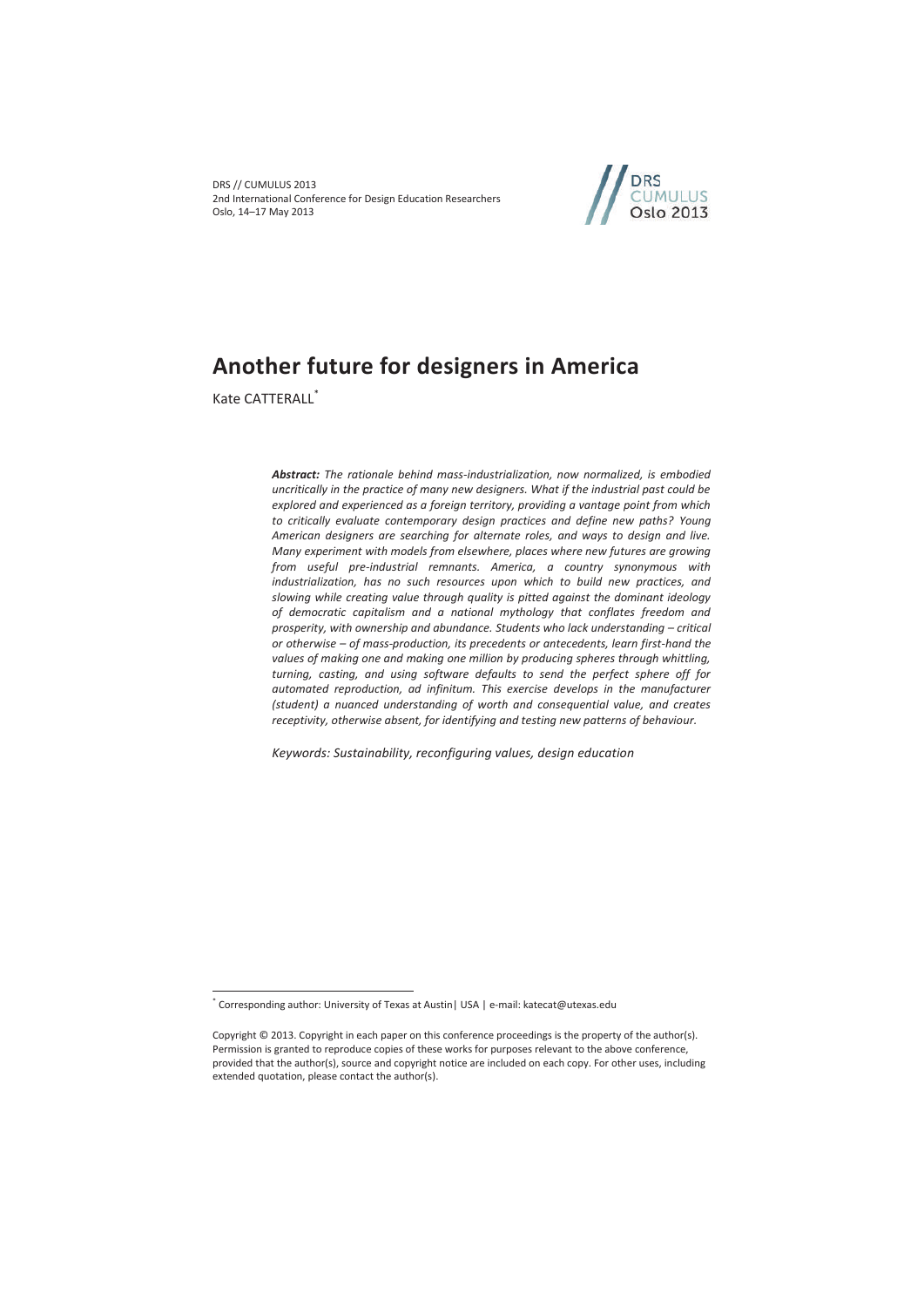## **Another future for designers in America**

Previously the parameters of the design project were tightly drawn and narrowly defined; an appropriate form for a particular purpose, executed economically using readily available materials and technologies, for the purpose of keeping the client happy and the economy afloat. And for the better part of a century design education has facilitated, supplying a stream of serviceable designers and stylists for immediate deployment in the burgeoning design fields.

Over the past two decades however, the design discipline, well used to incremental change caused by the introduction of new tools and methods, has experienced a seismic shift, the complexity of which has yet to be absorbed into design education, practice and the greater culture. A shift precipitated by the far-reaching implications of scientific revelations suggesting that mitigation and sustainable growth will not avert the coming environmental and economic crises. A reality complicated by the social impact of ubiquitous computing, and the expansion of the design activity to include development of strategic planning tools for use in business, politics and urban planning.

Victor Papanek's legacy and a widespread appreciation of the Cradel-to-Cradel approach notwithstanding, design education in the United States if focused on sustainability at all, has embraced the idea of sustainable growth. The requisite training for designers focused on sustainable growth does not question the values and social mores that fuel rampant consumerism, nor does it explore the consequences of expanding the existing economic and industrial system in order to situate alternate options.

Once incongruities within the sustainable growth model become visible, the design project expands to include a critique of the role design and designers plays in an economic system sustained by designed obsolescence and hyper consumption; and morphs quickly into a wicked social, environmental, economic and increasingly political problem. The enormity of the problem confronting humanity paralyzes most designers and educators. What kind of skill set to introduce? How to structure engagement with seemingly insurmountable problems? With few clear answers to proffer most educators choose to skirt the topic and teach to more conventional material.

Designer, writer and educator, Meredith Davis's recent comments on the nature of design education in the United States affirm that:

…most undergraduate programmes focus on the design of de-contextualised objects and a process with the goal of fixed, 'almost perfect' results. Mastery of an abstract visual language precedes investigations of context, as if formal logic can be imposed on any problem and the intent of design is to simplify rather than manage complexity.

In cases where methods must be applied to existing settings, problem statements are often defined by the faculty rather than by the students, and are rid of complexity and contradiction. (Davis 2011)

 In the early 1970's Horst Rittel acknowledged the pervasive uncertainty and complexity that was to frame all coming design tasks. He recognized that conditions would no longer permit simple solutions, and the observations he made then, remain relevant for students today as they engage in the process of design, negotiating new futures for humanity. In their essay Why Horst W. J. Rittel Matters, Rith and Doubberly outline the fundamental ideas that Rittel introduced.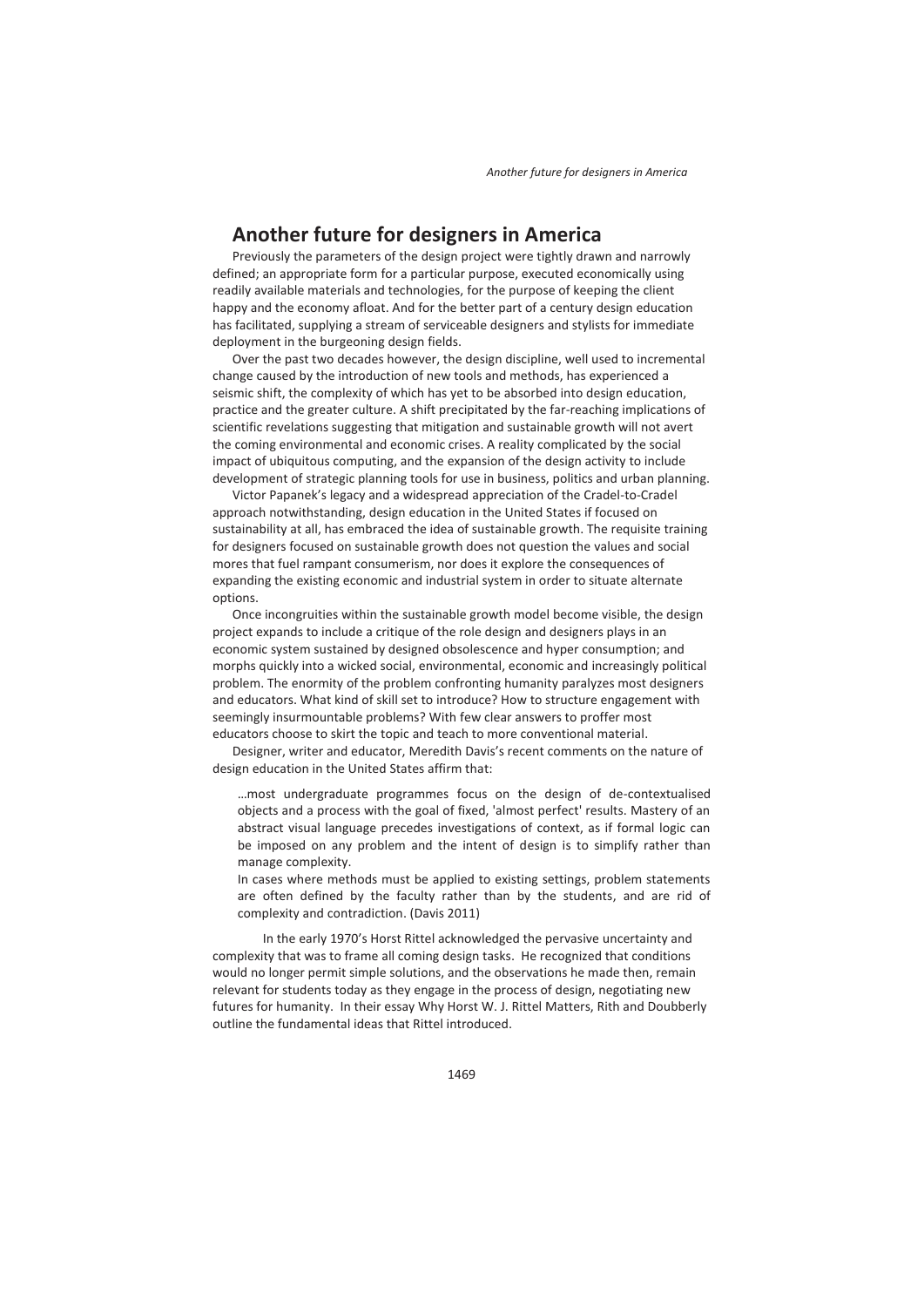Simple problems (problems which are already defined) are easy to solve, because defining a problem inherently defines a solution.

The definition of a problem is subjective; it comes from a point of view. Thus, when defining problems, all stake- holders, experts, and designers are equally knowledgeable (or unknowledgeable).

Some problems cannot be solved, because stake-holders cannot agree on the definition. These problems are called wicked, but sometimes they can be tamed.

Solving simple problems may lead to improvement—but not innovation. For innovation, we need to re-frame wicked problems.

Because one person cannot possibly remember or keep track of all the variables (of both existing and desired states) in a wicked problem, taming wicked problems requires many people.

These people have to talk to each other; they have to deliberate; they have to argue.

To tame a wicked problem, they have to agree on goals and actions for reaching them. This requires knowledge about actions, not just facts.

Science is concerned with factual knowledge (what-is); design is concerned with instrumental knowledge (how what-is relates to what-ought-to-be), how actions can meet goals.

The process of argumentation is the key and perhaps the only method of taming wicked problems.

This process is political.

Design is political.

(Rith and Dubberly 2007, p. 73)

Still absent from the education of most designers in 2013, is the challenge to critically assess the broader context within which the design activity is undertaken, to develop methodologies derived from personally relevant values and to seek opportunities to contribute to the work of collaborative multidisciplinary teams; learning to research, then facilitate effective communication through the design process.

This paper characterizes some of the cultural impediments still facing design programs in the United States that seek to negotiate alternate routes for designers, and presents projects from the Design Program at University of Texas at Austin, that serve as experiments in reorientation of values aimed at a thoughtful reconfiguration of design practice in Texas.

## *A Complicated Context*

Tim Jackson a former member of the now defunct UK Sustainable Development Commission - a British Government think-tank - has asserted, "Society is faced with a profound dilemma. To resist growth is to risk economic and social collapse. To pursue it relentlessly is to endanger the ecosystems on which we depend for long-term survival." (Jackson 2009, p. 193)

Design is situated between these two realities and is uniquely positioned to negotiate possible futures that depolarize and reframe the situation in the hope of offering more positives outcomes.

However, it is a challenge to contextualize for students in America the importance of design research that produces models for a sustainable future when the urgency of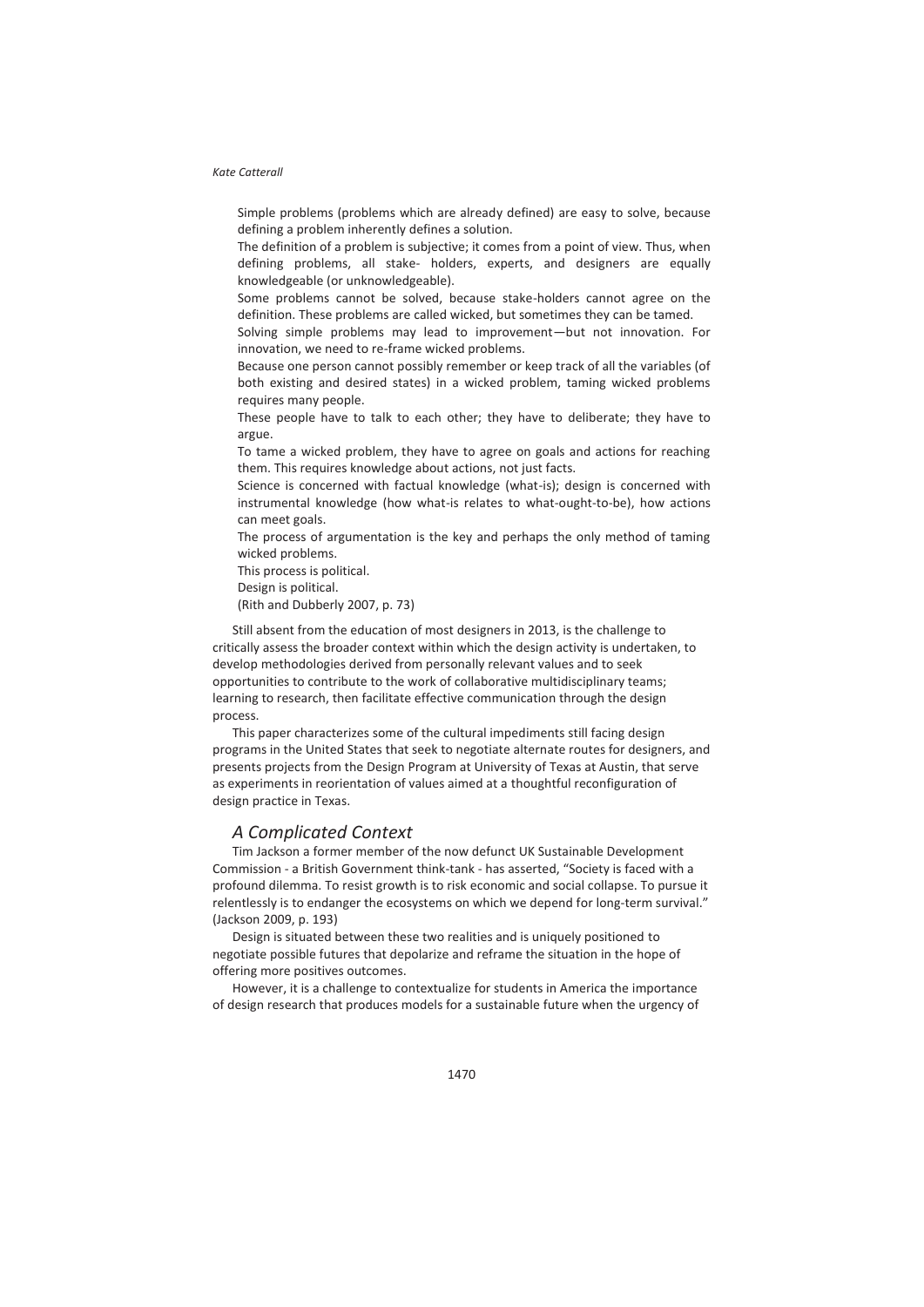calls to action from elsewhere appear radical, situated alongside an on-going national debate that gives credence to climate change skepticism.

 Mitt Romney, the 2012 candidate for President criticized his opponent Barrack Obama, for listing climate change as a primary threat to US national security. While his running mate, Paul Ryan openly called into question the motives of climate change scientists, by suggesting that they intentionally mislead the public undercutting business interests. Perhaps in the wake of Hurricane Sandy, the 2012 storm that wreaked unprecedented but predicted havoc on the North Eastern United States, attitudes and research dollars will shift. But for the present, uncertainty remains and widespread doubt has the effect of maintaining the status quo as the nation asks – 'If climate change is really such a pressing issue, why is our government not saying and doing more about it?' Waiting for a clear directive, citizens divest themselves of personal responsibility and shelve the issue for later, assuming they will be called upon to act at the appropriate time. As a result, action at the governmental, local and personal level has effectively been stalled.

## *Meanwhile it is business as usual (and shopping as usual) in the United States.*

The Du Pont corporation's vice president for safety, health and environment, Paul Tebo, has been credited for creating the term *Sustainable Growth* in order to make sustainable development acceptable to corporate business.

Growth was very important. I tried sustainability and the business leaders saw it as status quo. I tried sustainable development and they viewed it as environmental sustainability. I tried sustainable business [but] growth is what organizations want – either you're growing or you're not and not growing is not a very good sit. (Holliday, Schmidheiny and Watts 2002, p. 15)

Even though *Life-Cycle-Analysis* (LCA) and *Life-Cycle-Thinking* (LCT) have proven to be effective tools for improving business efficiency, and have profoundly shaped environmental policy within the European Union, in the United States where regulation of business meets with more resistance, the Environmental Protection Agency (EPA) has had more limited capacity to effect change. The Clinton Global Change Initiative (CGI) may indeed have more leverage and is pursuing the idea of more efficient production and shorter supply chains, if not cyclical industrial systems. The CGI annual meeting 2012, Design for Impact, brought Wal-Mart (ASDA in the UK) and IDEO together to discuss, if not propose, solutions that might be advantageous on both environmental and economical levels.

It is apparent that the dilemmas faced by many designers are remarkably similar to those faced by most Western governments. Both are confronted by predictions that climate change will precipitate a contraction of global markets, with immense and negative economic consequences, and both fail to strategize for that eventuality.

As designers and governments question the long-term viability of dependency on market growth, fuelled by practices of design obsolescence and conspicuous consumption, both are faced with the conundrum: how can a reasonable standard of living be sustained, if production and consumption is slowed in order to afford humanity a brighter long-term future?

Designed obsolescence having reached its zenith, and hyper-consumption having transformed artefacts once purchased to last lifetimes into ephemera, we are left with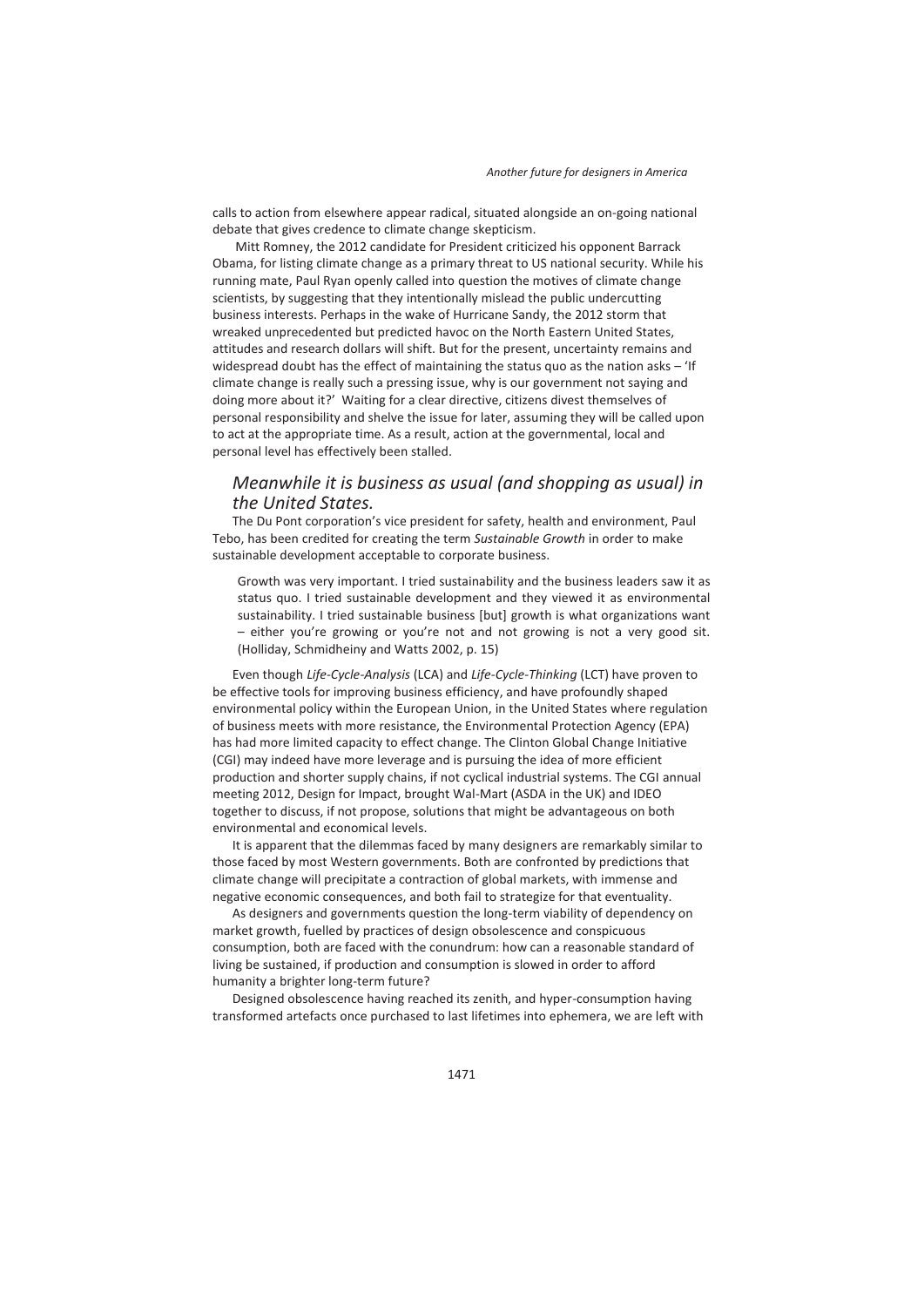little to indicate the human endeavour over the past 70-years that is truly transgenerational, except perhaps landfills.

It is within this context that many students ask whether the design field can move beyond being handmaiden of industry and become a useful tool for transforming the understanding of value, and with it the logic of production and consumption, in order to create culturally relevant artefacts within sustainable social and economic systems.

In Italy, the Slow Food and Design movements were able to connect contemporary possibilities for sustainable living with the pre-industrial traditions and practices of that region. Slow movements having utilized traditional Italian methods of production for food and artefacts and have championed the cultural importance of product quality and longevity, while defining a more humane, satisfying and environmentally feasible existence.

As American designers and producers explore alternate modes of operation for the future they are confronted with an absence of such lessons and useful remnants upon which to build; and new ways of practicing seem pitted against the dominant ideology of democratic capitalism and a powerful national mythology that conflates freedom and prosperity with ownership and an accumulation of material goods.

In a country where the economy derives 70% of its earnings from consumption, designers (students) struggle to recognize, challenge or redefine ascribed cultural values, and while international examples are useful, it is individual experiences and personally relevant examples that are instructive when creating the fissures necessary for recreation of lifestyle and design practices in the United States.

## *Design Education*

Precedents within the United States are few, but pro-active design teams led by educators like Samuel Mockbee, founder of Rural Studio with the School of Architecture at Auburn University, David Orr, leader of the proposed Green Arts District with Oberlin College, and Emily Pillot, who leads Project H and its school based sustainable building programs, all provide useful templates for field research in design that grapples with the enormity of the socio-economic and environmental problems at hand. Through addressing actionable items at the local level they have created 'labs' to transform small local communities into demonstrable models for sustainable intervention. These examples challenge other educators, students and communities to find ways in which to become engaged while also making the argument that rhyzomatic interventions are the most efficient way to effect large scale transformation quickly; and it certainly beats waiting around for professional organizations, or legislators to take the lead.

Design interventions in the social realm, requiring off-site work are the exception rather than the rule for design education within Universities, as projects that pose awkward questions in the social realm, and that are enacted outside a design studio are often viewed as a liability. In addition, there is a new focus on the vocational aspects of design even within research universities. Long the benchmark of success in technical schools, the value of drafting skills may trump that of broader critical thinking in circumstances where industry funding for research is sought to supplement dwindling resources from public coffers. Such funding often comes with strings attached and has the potential to limit research that does not have recognizable market applications. The fear being that,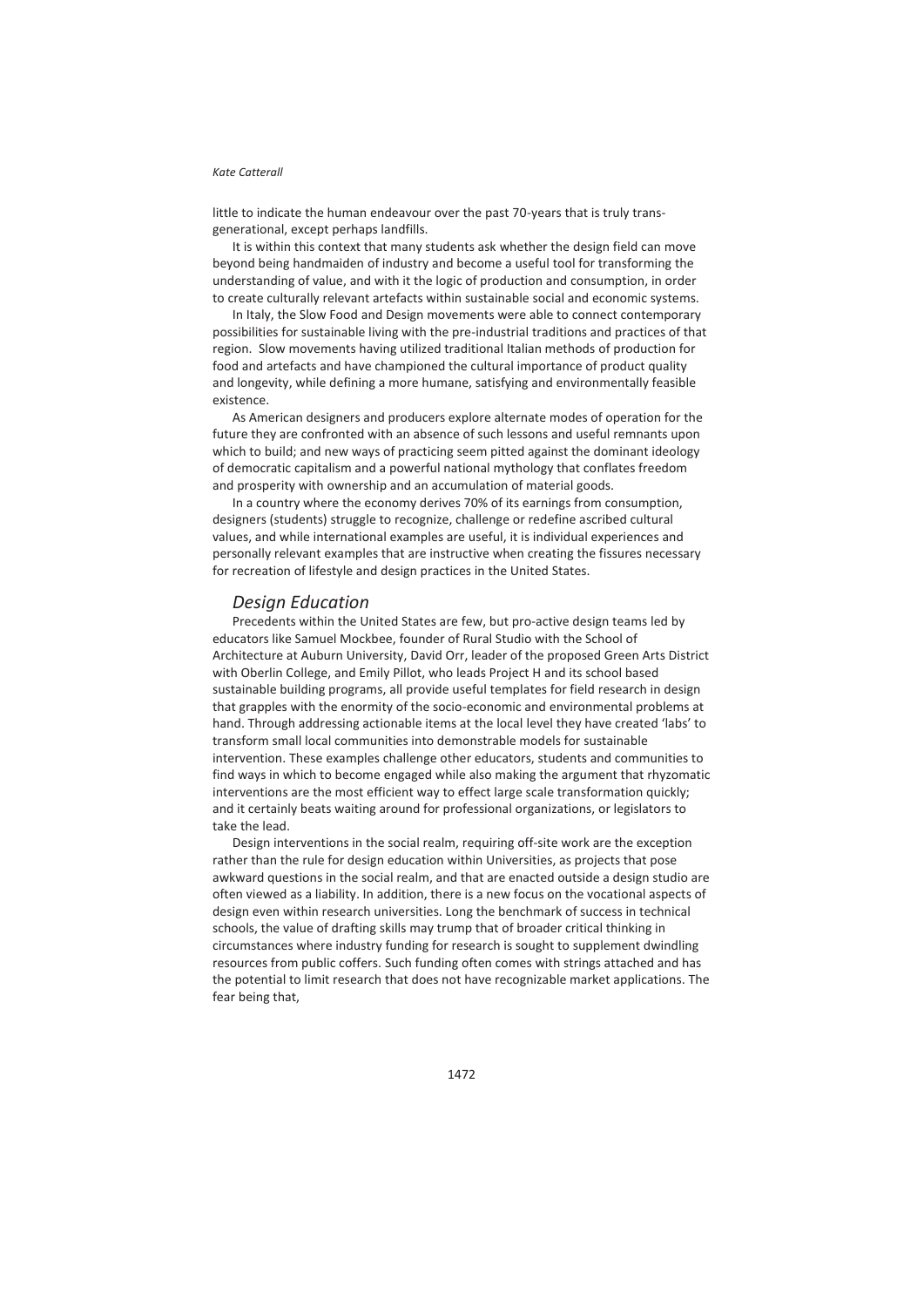Education, diminished to the level of instrumental functionality, becomes ever more vocational and bonded to supporting the status quo. It produces compliant service-oriented subjects and displaces the essence of learning and, in so doing, erodes our ability to be critical – understood as a facility of judgment able to disclose the work (given and made) so that directional responsibilities can be adopted. (Fry 2002, p. 214)

It is the job of design education in the coming years to safeguard this critical capacity; a project slowly underway.

There is hope in design education, but progress has been astoundingly slow. Randy Swearer, an expert the areas of design, higher education management and strategic planning, led changes in the 1990's that situated design education at University of Texas (UT Austin) and Parson's The New School for Design within a liberal arts and sciences tradition. He restructured both programs and established curricula that introduced common design research and thinking methods in trans-disciplinary studiobased settings. Swearer is currently Provost at Philadelphia University, where design thinking has been introduced into the university-wide curriculum.

Australian design writer and philosopher Cameron Tonkinwise has also been instrumental in developing programs in the United States, at Parson's and at Carnegie Mellon University, with a focus on socially responsive forms of designing, sustainability and dematerialized design. Jamer Hunt recently established a graduate program at Parson's, TransDesign, which is project-based and collaborative and which "incorporates a profound understanding of the ways design transforms social relations". He was also involved in building the Design Criticism curriculum at the School of the Visual Arts in New York, home to the new Products of Design MFA that endevors to search "beyond the mass-produced object, encompassing instructional, interventional, narrative, experiential, and speculative possibilities—all aimed at creating the new types of value that catalyze positive change". Similar objectives inform the Design for Change Center at Stanford University which, as the programs website states is "aimed a directing design thinking towards creating strategic paradigms that bring about rapid change in some the larger problems facing mankind, such as energy, climate change, water and global health".

From the first iteration of the Design Program at UT Austin in 1992, the curriculum has been focused on the collaborative, societal, trans-disciplinary future of the design disciplines. At UT, sustainability, history and theory are integral components of every design studio, a lecture lab format ensures that students synthesize and internalize theoretical and historical concerns as they produce new proposals. Core skills in design are augmented by a curriculum that requires participation in courses across the research campus and collaborative work in the public realm.

## **The courses**

## *Discussion Lab: Understanding Consequences*

A reassessment of disciplinary assumptions through a critical review of past practices is viewed as an essential part of the education process for students at UT. However, in Texas, a seminar style introduction to the history of the industrial revolution and contemporary ideological impediments to ideas like slowing production, product longevity and shortening supply chains, can quickly become politicized and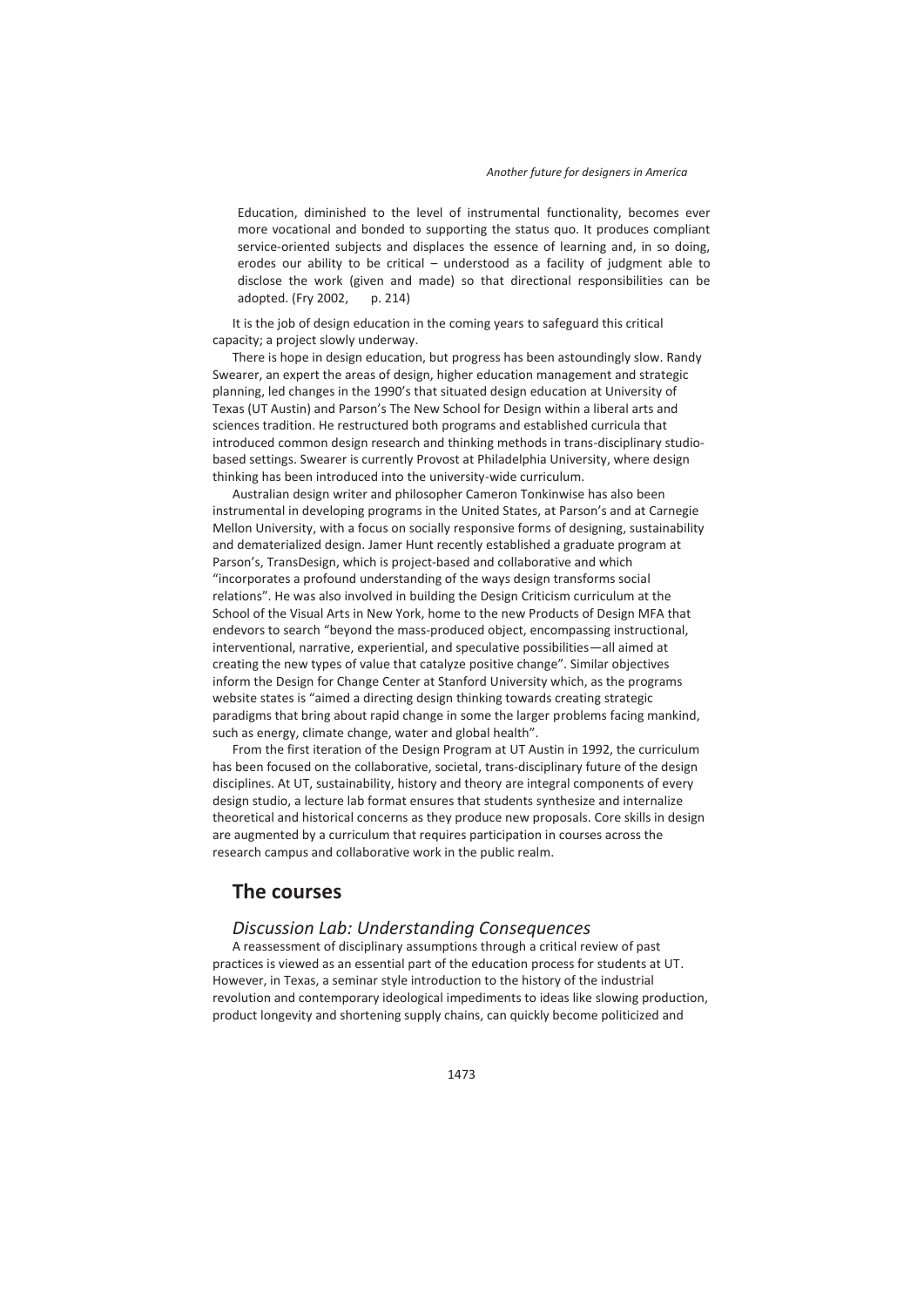have a polarizing effect on students; effectively shutting down meaningful debate and limiting capacity for critical reflection on dearly held beliefs.

Through undertaking this series of seemingly innocuous studies, students who lack understanding – critical or otherwise – of mass-production, its precedents or antecedents, learn first hand the values of making one and making one million by producing four spheres through whittling, turning, casting, and finally using software defaults to send the perfect sphere off for automated reproduction, ad infinitum. This exercise develops in the manufacturer (student) a nuanced understanding of worth and consequential value, and it thus creates receptivity, otherwise absent, for identifying and testing new patterns of behavior.

The course explores the values that inform production and consumption from personal to national levels, and affords students an opportunity to experience the thrills and consequences of production methods while learning valuable prototyping skills. This is a lively arena in which divergent perspectives can be aired within the context of a common experience.

### *Whittling*

Sitting together, working and talking, students discuss how satisfying this lowimpact process is. Despite sore fingers and slow progress, there is a sense of accomplishment as a sphere slowly emerges from a cube of wood. The discussion turns from how a skillful individual could make a full range of useful artifacts for personal use without much overhead investment, to nostalgia and the 'unrealistic and bourgeois aspirations of William Morris.' Students talk about speed, or lack thereof. They consider perfection, honing skills through experience and a sense of autonomy.

#### THE ROLE OF THE PERSON IN PRODUCTION:

Students discuss how unusual it is today to fully understand the tool that you use and control an entire process which yields limitless formal possibilities, only bounded by the imagination.

#### SOCIO-ECONOMIC IMPACT:

How about the idea of frugality; fulfilling basic needs, producing items for your own use, or becoming the 'go-to' person in a community; and exchanging your products with others, for necessary items within, or perhaps outside of a currency system.

#### ENVIRONMENTAL IMPACT:

This method implies a slower use of materials in a locale allowing opportunities for renewal. This is a world of lower density, more dispersed communities. Slower production methods mean fewer artifacts in circulation, greater likelihood of extended use accompanied by a make-do and mend philosophy. The dominant materials in use at this scale of production are clay, wood and perhaps metal, most of which can be assimilated or reused.

#### CURRENT RELEVANCE:

The slow food and design movements are focused on limited production of high quality, trans-generational artifacts and using materials native to a region. This way of working has the potential to sustain environment, communities and traditions and to reinsert values compromised by conspicuous consumption and global overproduction.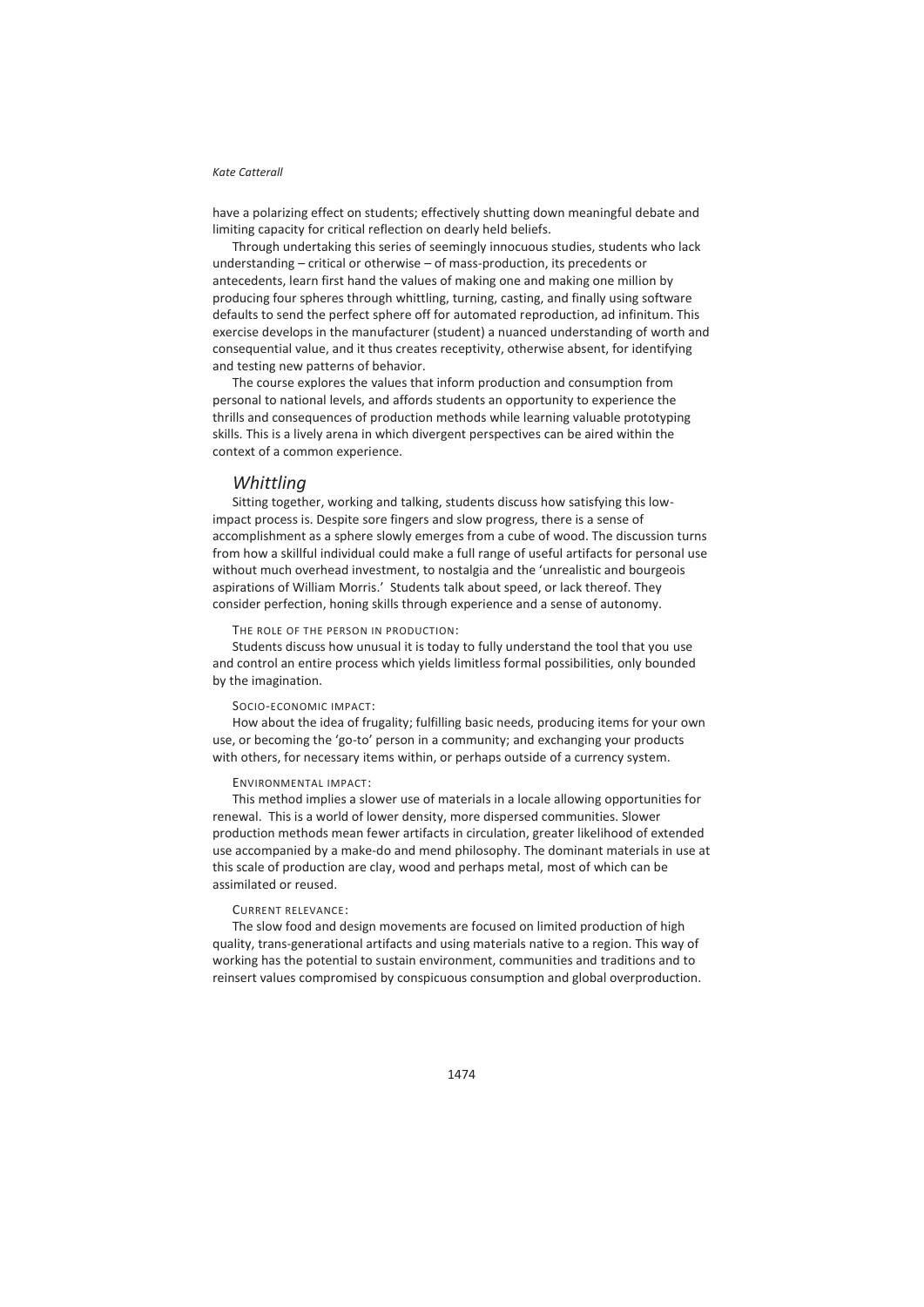## *Lathe*

The lathe initiates an oddly symbiotic relationship between body and machine. Students are thrilled with speedy production of a more perfect sphere. They feel empowered. The process is still contingent on their skilfulness, so they retain a sense of satisfaction and ownership. They say that the power and speed supplied by treadle, water or electricity is amazingly 'addictive'. There is some loss of freedom; the fixed axis dictates a very symmetrical outcome for everything, every time and that obviously shapes what can be designed using the process. This feels like progress, but there is agreement that it is informative to know how to whittle and to have other options.

#### THE ROLE OF THE PERSON IN PRODUCTION:

The lathe is like a prosthetic enhancing human capacity. Repetitive stress injuries are pervasive in communities of lathe workers. We shape the objects, as the process shapes us, to adapt Churchill's comments on architecture.

#### SOCIO-ECONOMIC IMPACT:

Production is amplified 20-fold (even for beginners!); at first this is thrilling and it appears to be a positive development. Then the conversation turns towards credit in order to buy a lathe. Is this one lathe, or many? What if there are lots? It would lead to massive resource depletion, while quickly flooding regional markets. It would lead to the building of factories and cities. Whole urban infrastructures would grow to house the people who made the things, and supply chain systems would develop to transport raw materials to the factories. Those systems would facilitate trade networks. Energy sources would become an issue at some point, right? And then new sources for raw materials and new markets would need to be secured and defended.

#### ENVIRONMENTAL IMPACT:

Despite the painfully quick transformation of economies and ways of life, huge rewards are evident as the basic standard of living is raised for many. The rapid depletion of national resources on the local, regional, and then global level even seems to be feasible and justifiable. It looks like this system may have the potential to benefit everyone in the long run.

#### CURRENT RELEVANCE:

The on-going hunt for cheap labor, natural resources and energy resources leads to global inequity and conflicts.

## *Casting*

The mold-making process is compelling, but the cast is only as good as the original. It takes planning and skill to make an effective mold, which is expensive. The process is rapid, but replicated forms and components require clean-up, removing traces of sprues, mold seams, then perhaps attaching components to one another, before finishing, polishing, dipping, painting, chroming. The expense of the mold has the tendency to limit the range of forms in produced and when the number of standardized units in circulation exceeds demand markets can stagnate. Styling and designed obsolescence are a logical consequence of this process.

THE ROLE OF THE PERSON IN PRODUCTION:

Designing the mold becomes the most inventive moment in the process, so those who assemble and finish have discrete assignments and only see fragments of the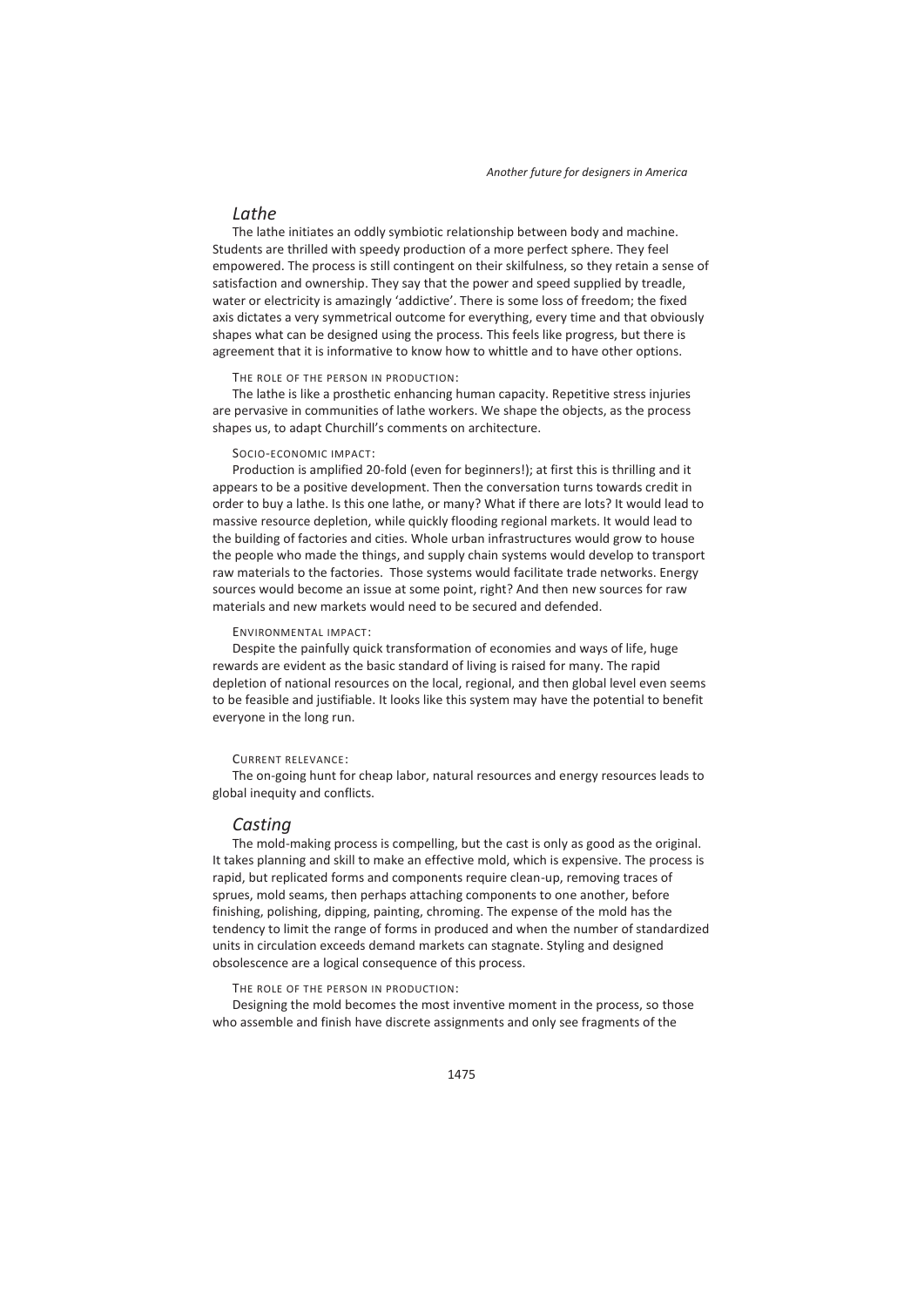whole. The discussion turns to Ford's assembly line and its social or psychological impact on the worker. There is a sense that the assembly line breached the final link with the skilled artisan and decreased worker satisfaction, but this sacrifice for the sake of efficiency might still be a good thing.

#### SOCIO-ECONOMIC IMPACT:

Casting (and other automated processes) yields a relatively cheap, crude product, but the process is fast, not very labor intensive and it does not require a very skilled (educated) labor force. Metal, glass and finally plastic products become pervasive as supplies wood dwindle and become more expensive.

#### ENVIRONMENTAL IMPACT:

Material throughput and energy consumption (coal) rise as industry uses smelting to extract metal and molten metal is cast. By-products are toxic and voluminous on an industrial scale – disposal is at first haphazard. In the post-WW2 period, plastics take off; a cheap renewable material stream, a petroleum by-product whose use forms a closed loop production system of a kind. Fossil fuels are the main source of energy for production, it is recognized that pollutants released as a result of extraction are problematic to health, environment and national security. Nuclear energy emerges.

#### CURRENT RELEVANCE:

Increased automation, production and consumption yield decreased worker/citizen engagement, human redundancy, and a frantic search for new or renewable materials, and energy streams. There are clear signs that most social, biological and technological systems are being pushed to their limits in order to maximize output for economic gain.

## *3D Printing (and continuous production)*

All those earlier struggles with perfection of form! Now idiosyncrasies and mistakes are a thing of the past. A sphere is one of the easiest objects to generate using 3-D rendering software. No need to build it, there is a default tool that can create most basic geometries. Generate, then send the file to a 3D printer next-door, or halfway across the planet. That was easy, command PRINT and voila. Everyone is thrilled, it's so easy; it's magical!

THE ROLE OF THE PERSON IN PRODUCTION:

A person makes a Stereo Lithography file translating an idea into a digital form. A nuanced translation might occur if designer and renderer talk, but if they are not the same person or even in the same country so cohesion is a challenge. Software defaults and the limitations of industrial processes limit the scope of the form. If the designer only knew the processes more comprehensively, if only experiments and prototyping were not prohibitively expensive invention might occur. Material choices and formal decisions are dictated by economic viability given the anticipated lifespan of the artifact. Product longevity is an unknown quantity and a business liability. Designers become voyeurs and somewhat redundant. The design and production process is fragmented, unrelated people working on loosely related components of an unwieldy global project.

#### SOCIO-ECONOMIC IMPACT:

The designer becomes dislocated from the place and processes of production. Experimentation becomes less likely as those who are able to challenge production assumptions through experience and contextual knowledge become fewer. A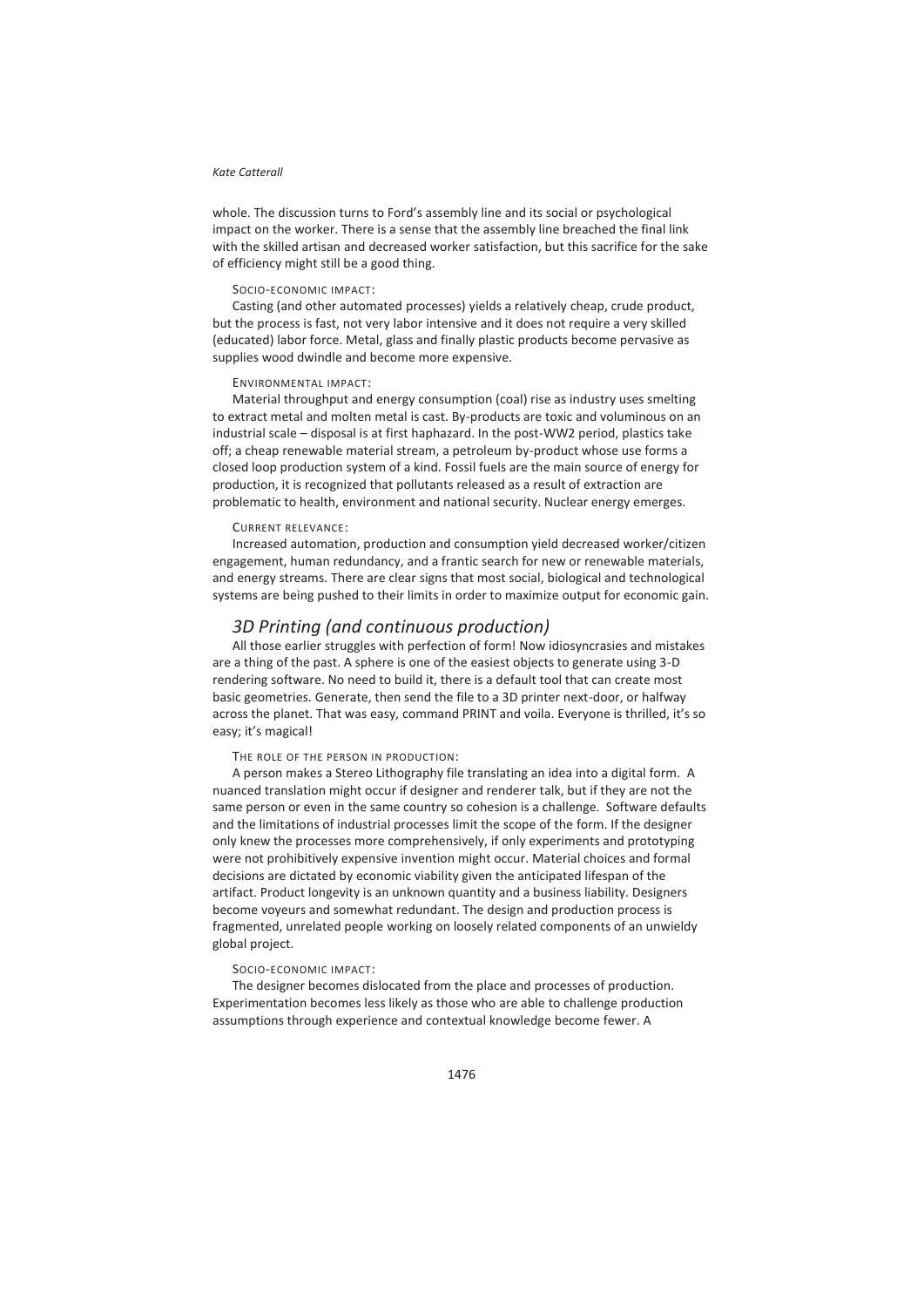generation of designers who lack production know-how, or hands-on prototyping experience tend to replicate more than they invent, severely limiting the transformative capacity of design. Goods are not always economically available to those who produce them.

#### ENVIRONMENTAL IMPACT:

Circuitous supply chains lead to higher carbon footprints for commodities, but it's cheaper than local production. Outsourcing often leads to production in countries with poor working conditions and compensation for labor, and lax health, safety and environmental regulations. Small-scale garage manufacturing enterprises are on the rise, but environmental regulation on these operations is non-existent.

#### CURRENT RELEVANCE:

Lower labor and material costs elsewhere push industry to pursue fabrication abroad. Large-scale manufacturing industries are scarce in first world, so what option is there? Energy use for transportation is high. Obama's vocational education plan initiates a conversation about creating a new cadre of localized, skilled labor in America, this could be a means of over-coming mass unemployment and apathy; engaging the population and fostering sustainable communities.

Students reference a recent New York Times commentary which observes that:

 Ask the administration or the Republicans or most academics why America needs more manufacturing, and they respond that manufacturing spawns innovation, brings down the trade deficit, strengthens the dollar, generates jobs, arms the military and kindles a recovery from recession. But rarely, if ever, do they publicly take the argument a step further, asserting that a growing manufacturing sector encourages craftsmanship and that craftsmanship is, if not a birth-right, then a vital ingredient of the American self-image as a can-do, inventive, we-can-makeanything people. (Uchitelle 2012)

After experiencing the amazing achievements of the Industrial Revolution, it is time to reflect on its negative consequences, its failures, its legacy and how this history might inform the future.

Dear Brothers and sisters in Apollo, why don't you like to speak of your defeats? Perhaps you're so ashamed of them? But I can reassure you. Of all the things you have entrusted to me the most interesting were the flops. Why not tell me yours? You understand that such an exercise would be not only exiting and interesting but also entertaining and informative – The culture of success and everything around us soon disappears, but failures linger a long time in the memory. Failures show you the conditions they were produced in, methods and usages, and can help the unskillful to see the minefields they will have to cross. (Enzensberger 2011)

## *CATTt (Research Determined by Personal Values)*

*The CATTt* manifesto functions as a useful method for testing values derived during the previous project, and for specifying a research territory. By appropriating *CATTt*, a generative tool originally intended for literary application, students are guided step-bystep through the process of defining a starting point for a semester-long critical design project.

*CATTt* (manifesto, Ulmer, 1991) C= Contrast (opposition, inversion, differentiation)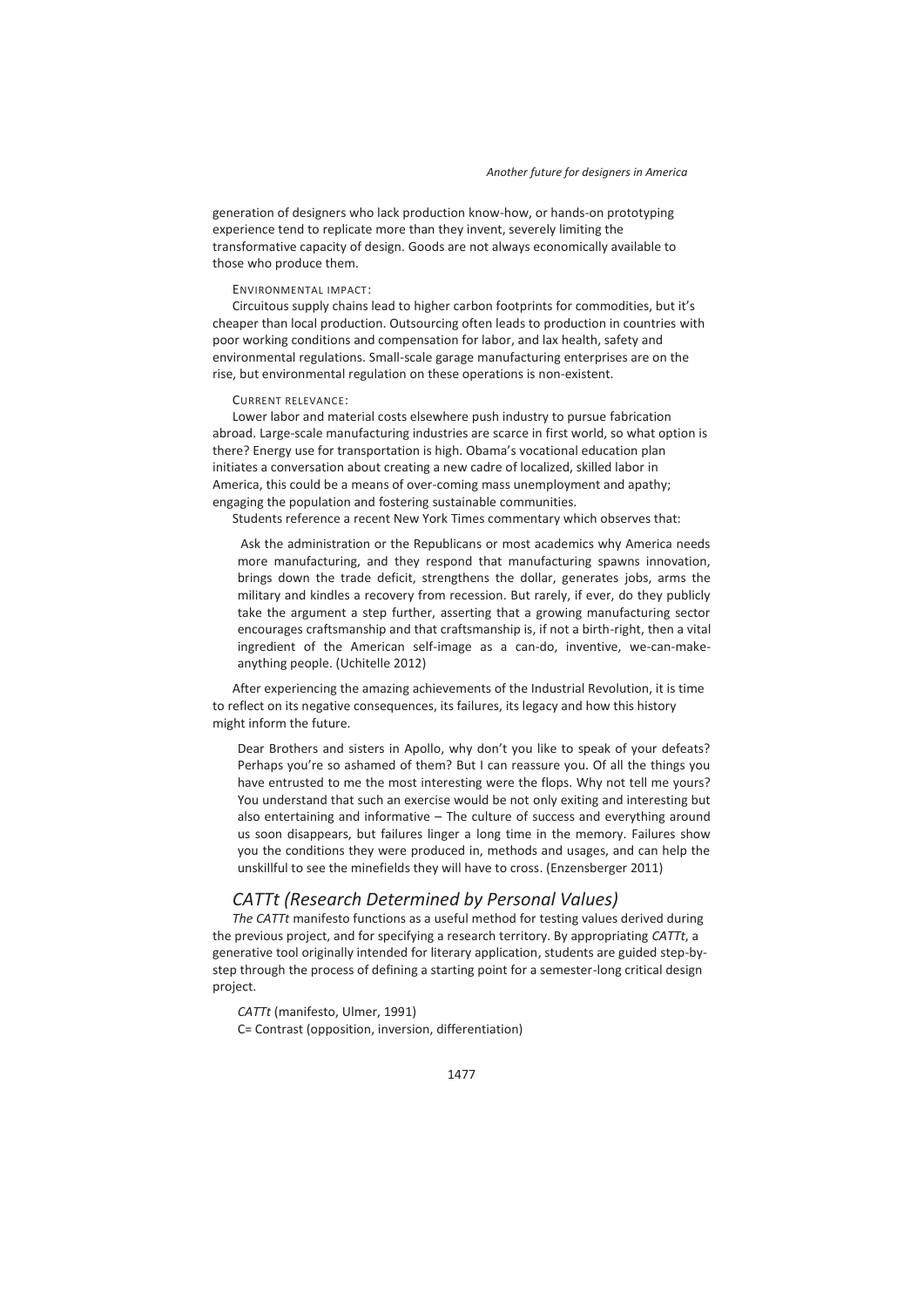A= Analogy (figureation, displacement) T= Theory (repetition, literalization) T=Target (application, Purpose) T= Tale (secondary elaboration, representability) (Ulmer 1994, p. 8)

The manifesto requires a confident affirmation of an opinion as exemplified by one student's position, "I think Facebook selling my personal information without mexplicit permission is wrong" which lead to recognition of the broader implications of this condition: "I am opposed to the commodification of my personal identity in the virtual realm." The next step is an analysis of the methods used by Facebook and other online entities to commodify their users' information. When the method is fully understood it is easier to describe what opposition to the problem might be and to clearly specify counter-methods. The first three steps of the manifesto clarify an argument for behaving and designing in a very deliberate way based on personally defined values. The target phase requires that parameters be drawn and a specific context be identified for the design project. Finally, tale allows for the elaboration of a future design scenario, a first draft that demonstrates the potential impact of newly defined values and design behaviours.

This years proposals ranged from: an K-12 evaluation method for introduction into the public education system, designed to educate future citizens while instilling selfdetermination, autonomy and ownership of the process, a strategy standing in stark contrast to outcomes derived from standardized testing and learning by rote; a range of social interventions designed to forge stronger communities capable of regaining control of everyday life from the drug cartels in Monterrey, Mexico; a project confronting the predominantly masculine workspace, content and visual language associated with digital game development, while questioning cultural assumptions embedded in common responses to pink and the "girly aesthetic."

This experimental process affords students great latitude and has also yielded concepts that debate the plausibility of fully automated factory, that is regional, carbon zero and uses a robotic production system for sustainably processing organically grown fibers that would afford unprecedented amounts of leisure time while maintaining standards of living for the community; more familiar urban farming scenarios that propose sustainable and fully networked communities using local exchange and trading systems; and critical design proposals that integrate regional climate change data into development proposals in order to forecast future local needs.

Projects aimed at reconfiguring values that affect how the design project is conceived are pivotal at all levels in the curriculum and augment a range of projects that focus on designing very specific artefacts, services and systems. In the undergraduate curriculum many projects also occupy a more familiar disciplinary territory and focus on the design of objects and interactions.

## *Better Things (Ethics and Designed Obsolescence)*

If we design and produce considering materials and energy as finite resources, product longevity becomes a priority, and quality of the artefact trumps quantities of cheap throwaway stuff. If we carefully and cleanly produce what we need and design things to last lifetimes, we can interrupt the cycle of waste.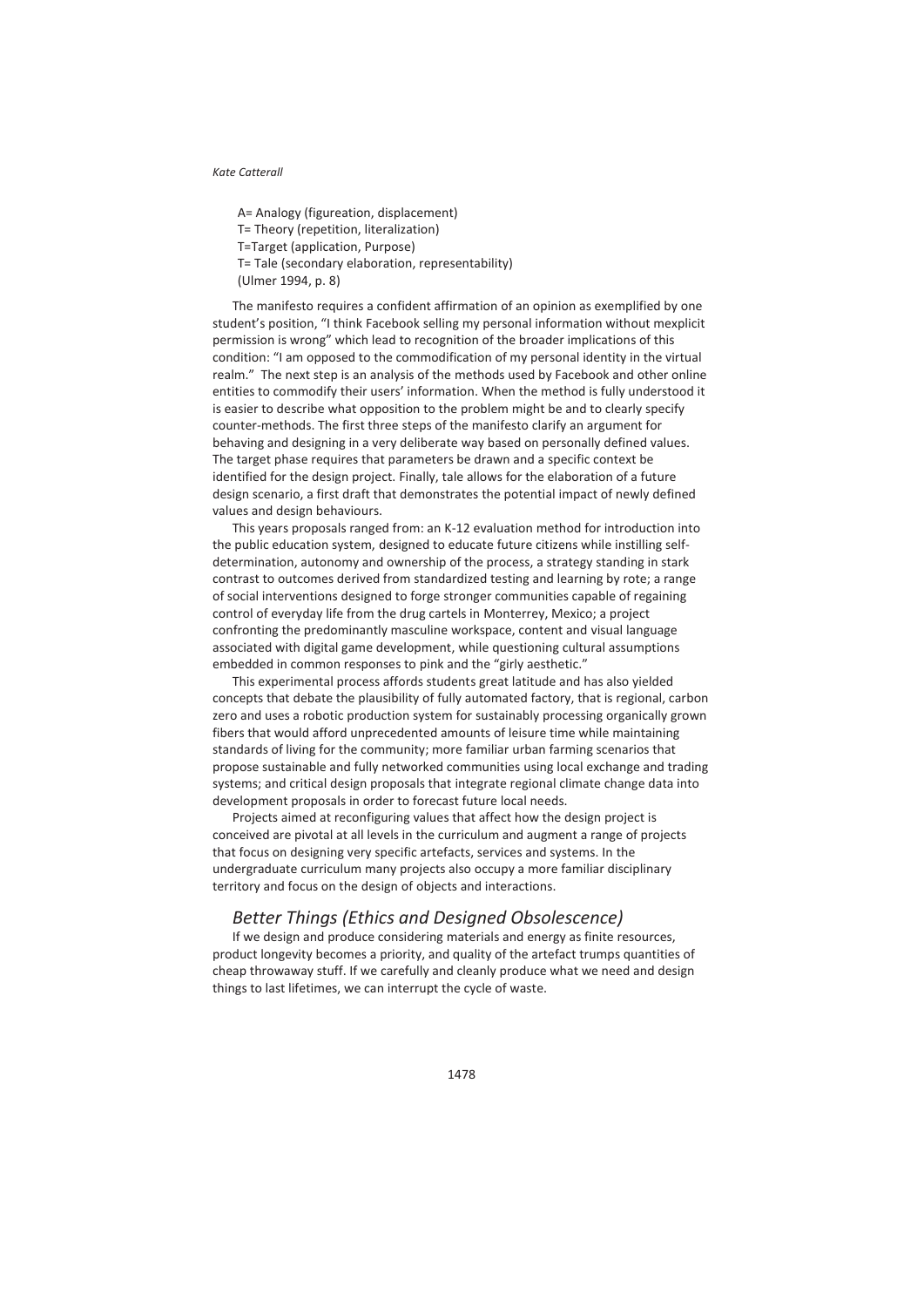WHAT IS PRODUCT LONGEVITY AND WHAT DETERMINES OUALITY?

*It is*: an item that can be useful for long enough to validate the cost of its production, at very least. This does not relate to the cost in terms of the loan you took out to buy it, but the cost as determined by Life-Cycle-Analysis, or carbon accounting, which estimates the total carbon dioxide equivalents emitted at every step of the process that led to the artifact arriving at your door – and then some. For example the carbon footprint of a laptop computer suggests it should be functional for 11-years, however, it is generally acknowledged that the industry falls short on this by about 7 years; the reason for this being more economic and fashion driven than technical, given that the hardware is light enough to suffice, it would be totally viable to upgrade software and exchange internal components.

*It is*: an item that has a deeply rooted cultural meaning enabling its insertion into the rituals of everyday life and ensuring its more permanent status. A fine set of cutlery, a tea pot, a pen, a chair – these items regularly make their way from one generation to the next, some only imbued with personal histories, but many also having a current utility or purpose that ensures they are both treasured and used.

*It is*: any artifact that is kept because it works well, feels good to the touch, cooks evenly, is weighted perfectly; is familiar, comforting, reliable and even elegant; it is a thing of beauty that we will never replace. These things are by nature more expensive, they are the things grandparents saved for and only a few could buy on a whim before the advent of the debt economy. Elitist? Perhaps that could be argued, but if we keep producing cheap plastic crap in the name of democracy that leaves us with a very serious problem.

This project starts with a life-cylce analysis of two small domestic items, one of which is assumed to have a short lifespan and one that might qualify as transgenerational. This process introduces LCA and tests assumptions about artifacts, materials and mechanisms. It situates the conversation about quality and longevity, and provides a platform upon which to build a design that might achieve transgenerational status. This might lead to proposals to extend the life of existing materials, or durable mechanisms, or research into renewable materials for a sustainable throwaway society, or new forms that support longevity on a whole variety of practical and psychological levels.

Outcomes range from a systematization of reuse, using materials with no inherent resale value and huge landfill potential (bike tire inner tubes, or swivel chair bases), to create small, local 'factories' for the production of new furnishings; to BeLeaf, a plantbased recyclable tableware system; to more polemic solutions that question the nature of gift giving – by proposing a gift that takes the form of a *derive* handbook designed to help friends spend a day of discovery together.

### *Networks: University-wide and regional*

The German Government's Advisory Council on Global Change (WBGU) issued a Social Contract for Sustainability in 2011, framed in a recent tweet from John Thackara as "A 400-page how-to plan from Germany's most prestigious scientific institutions for a 'Great Transformation'." (Thackara, 2012)

WBGU puts the socio-economic consequences of climate change center stage, poses difficult questions and proposes ways forward by challenging citizens to transform personal value systems, while outlining why good intentions frequently fail. WBGU report also considers the possibilities of completely circular industrial economies that are restorative and in which material flows are classified as either,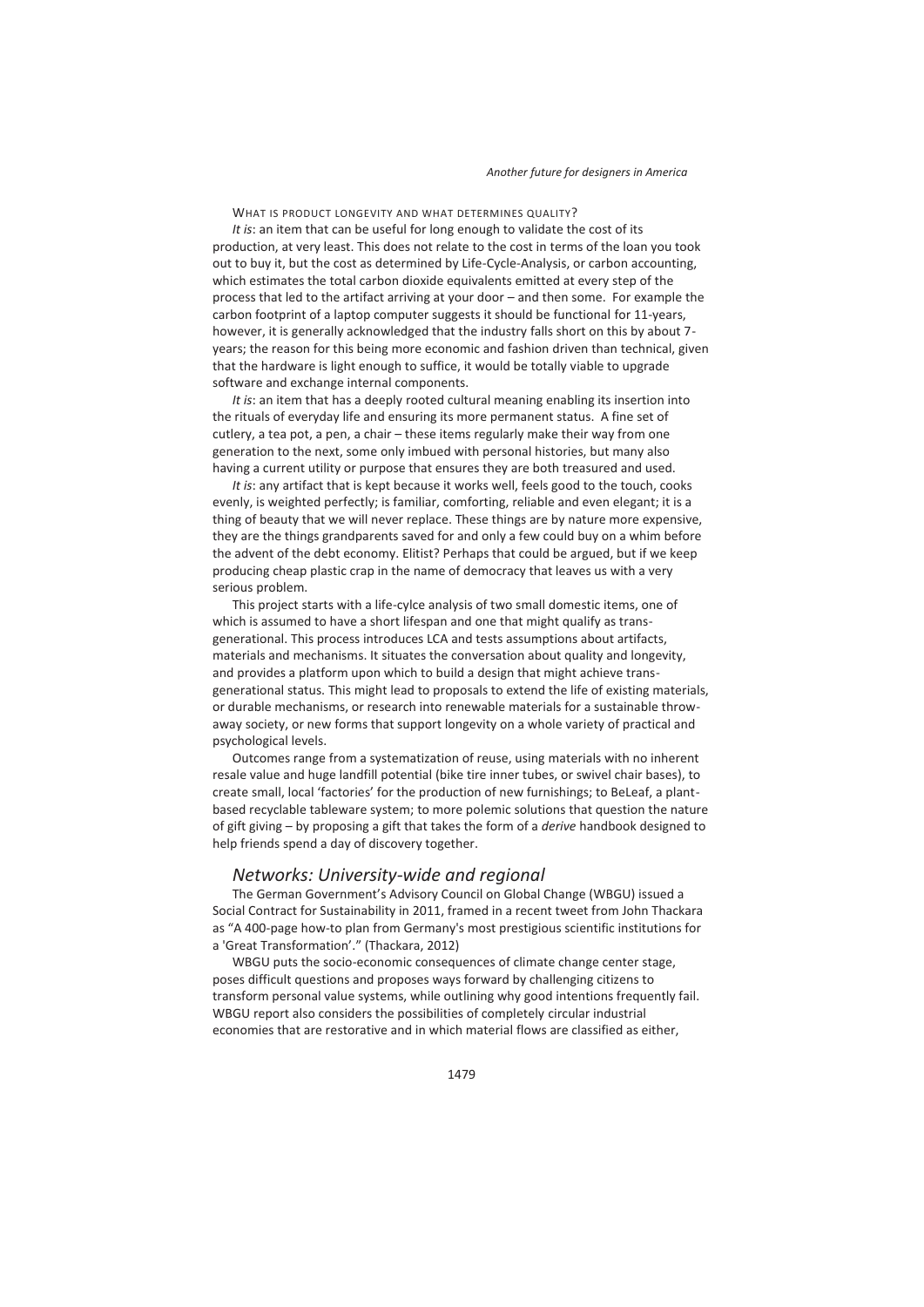biological nutrients that can re-enter the ecosystem safely, or are technical nutrients designed to circulate at high quality without the waste.

McDonough & Braungart have argued a for a circular

cradle-to-cradle strategy [that] allows us to see our designs as delightful expressions of creativity, as life-support systems in harmony with energy flows, human souls, and other living things. When that becomes the hallmark of productive economies, consumption itself will have been transformed. (McDonough & Braungart)

 It is within this frame students consider the impact that a trans-generational, or longevity requirement might have on the on production methods, material choices and even the proximity of production to communities utilizing the items. It will also have an impact on the types and numbers of artifacts produced, not to mention economic systems.

 Projects which foster strategies for creating networks and which introduce, as Ezio Manzini frames it, "sustainable social innovation that is – small, local, open and connected," are crucial to the future of both design education and regional development. A seedling network is presently being cultivated at the UT Austin campus, where colleagues in Textiles, Environmental Science, Biology, Agriculture, Human Ecology are congregating around a project alongside colleagues from Design, Urban Planning, Social Work, Education and elsewhere.

The project, which is in the planning stage, is designed to test the possibility of applying the idea of product longevity to a typically ephemeral commodity – clothing – and exploring possibilities for a regional system for making climate appropriate clothing for Texas. As students move forward focused on designing clothing that is suitable for the region, breeches the fashion-system and positively impacts Texas on an environmental, social, economic and political level, there is a realization that to reduce the carbon footprint of artifacts, regional supply chains need to be improved, and networks of production and distribution need to be reconsidered. Local plant-based dyes make sense, building communities of local skilled labourers and designing curricula for training schemes would be a necessity; research regarding the environmental consequences of different scales of textiles processing, and farming fiber-yielding plants will be necessary; and so the project and its contributors could grow exponentially.

We know that Alpaca and goat farms, and organic cotton growers already produce raw materials locally, and that the Alpaca and goat wool is hand treated and spun, finding its way into the craft networks. Bamboo production for textiles does not yet factor for textile production in the region and the cotton that is grown in Texas is shipped to the East Coast for processing and weaving into cotton jersey, then returned to Texas to be made into t-shirts and bags. The big Texas textile mills closed in the late 1960's and production moved to other states, Vietnam, and then Mexico. Perhaps this is an impediment to production, or perhaps testing could happen on a smaller scale locally, while a full range of options are explored.

The goal of the project is to bring together faculty (and students) with academic expertise and work with growers, spinners, weavers, tailors, hobbyists and former textile workers (often Mexican immigrants) who contribute experiential and tacit knowledge, to produce a collection of garments that are locally sourced, and designed for life along the 30th parallel. In the process research into the feasibility of regional textiles production will be developed and presented. Students may also find ways to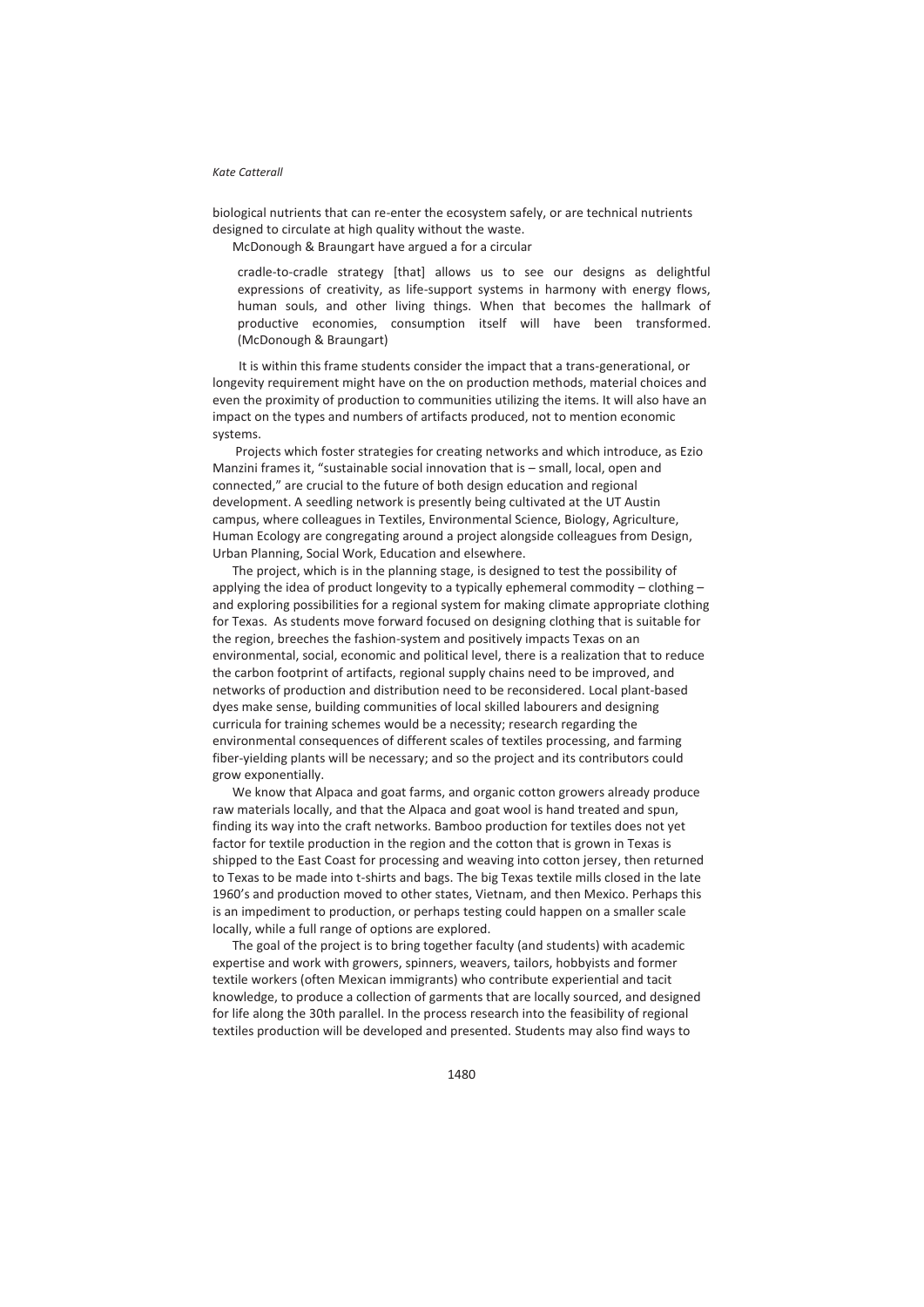insert themselves into the politics of development and become more actively engaged in issues pertaining to Texas agriculture, local production, environmental policy, trade training and business.

Slow progress is being made in design education, but mandates like the "Designers Accord" published by Icograda in 2011 (http://edutoolkit.designersaccord.org) and the growing number programs interspersed across the country indicate that change is gaining momentum.

Design is becoming engaged in the work of demonstrating alternate models to unsustainable ways of doing and living. As Tim Jackson suggests:

Progress relies crucially on the construction of credible alternatives. The task is to create real capabilities for people to flourish in less materialistic ways. At a societal scale, this means re-investing in those capabilities: physically, financially and emotionally. In particular, we need to revitalize the notion of public goods. To renew our sense of public space, of public institutions, of common purpose. To invest money and time in shared goals, assets and infrastructures. (Jackson 2009 p. 193)

We believe that students who have experienced working in collaborative teams, have an understanding of what it takes to activate social networks, and have questioned the idea of economic growth in order to determine new positions from which to practice design, will ultimately be able to insert themselves into industry, nonprofits and politics, effecting incremental change through communal or independent action.

## **References**

Enzensberger, Hans Magnis. 2011. *Meine Lieblings-Flops*. Berlin: Suhrkamp. 2011. Cited in exhibition catalogue to: "Dream Factories: People, Ideas and Paradoxes of Italian design." Triannale di Milano, p. 308.

Davis, Merideth. 2011. "Reflections on Relevance in a Complex World – Icograda Design Education Manifesto" in www.icograda.org/education/education/articles2307.htm

Fry, Tony. 2012. *Becoming Human by Design*. London and New York: Berg.

Hahnel, Robin. 2011. *Green Economics: Confronting the Ecological Crisis*. New York: M. E. Sharpe, Inc.

Holliday, Charles L. Jr., Stephan Schmidheiny and Philip Watts. 2002. *Walking the Talk: The Business Case for Sustainable Development*. Sheffield: Greenleaf, Ltd.

Jackson, Tim. 2009. *Prosperity without Growth*. London and Sterling Virginia: Earthscan.

Manzini, Enzo. *Sustainable Everyday Project*. Politecnico di Milano.

http://www.sustainable-everyday.net

McDonough, William and Michael Braungart.

www.mcdonough.com/writings/cradle\_to\_cradle-alt.htm

Margolin, Victor. 2002. *The Politics of the Artificial: Essays on Design and Design studies.* Chicago: University of Chicago Press.

Rith, Chanpory and Hugh Dubberly. 2007. "Why Horst W. J. Rittel Matters" in *Design Issues* 23(1) (Winter), 72-92.